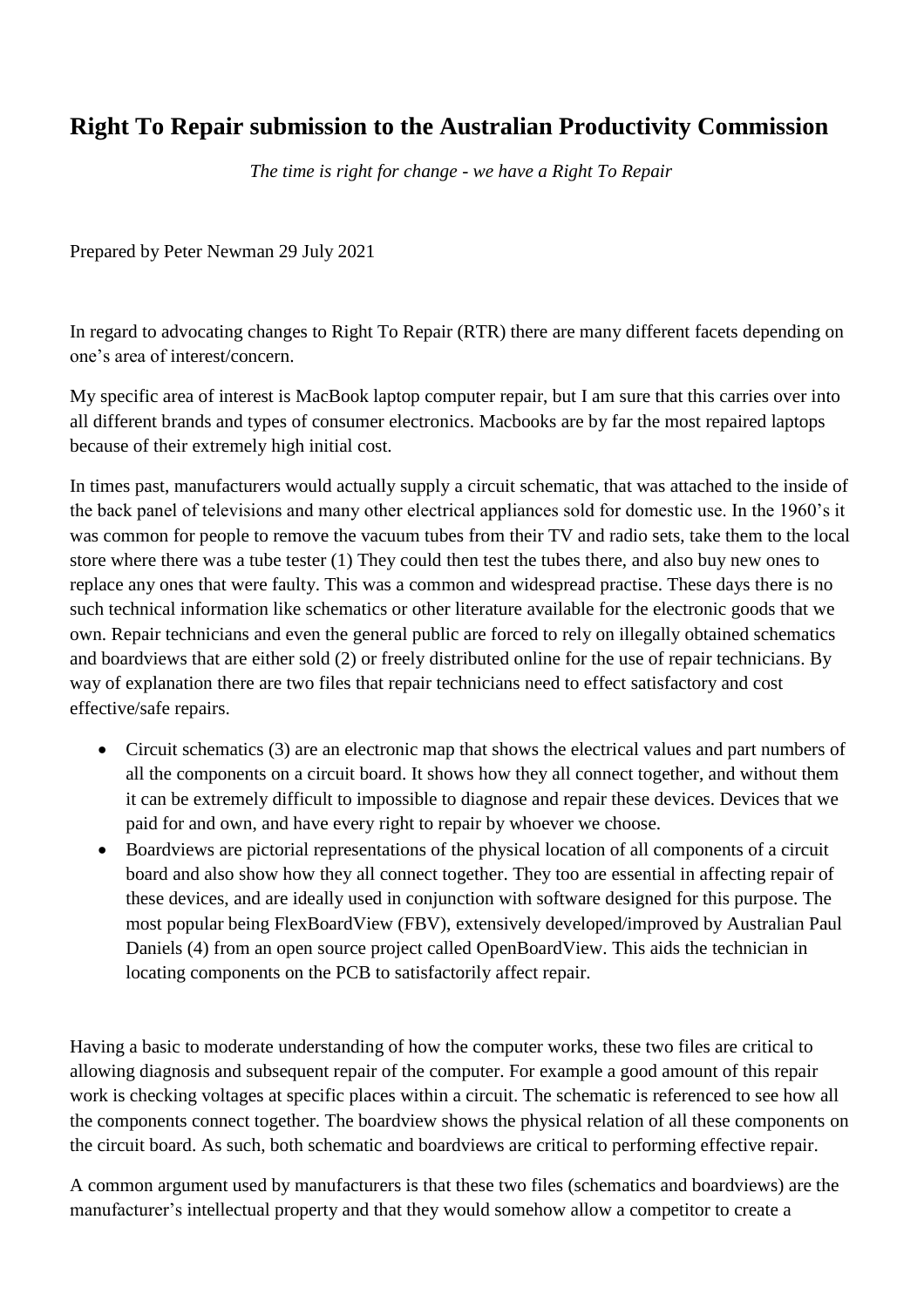facsimile of the circuit board that they relate to. This is not true. If one was to take the time, and an immense amount of time, one could conceivably draw the schematic out by probing the logic board to work out and map all the connections. The information is there, and by extension when we buy that MacBook we have access to the means (theoretically) to draw that map. Of course this is totally unrealistic but I am just saying that it is theoretically, although not practically possible.

There is quite a bit of confusion in relation to this family of files prefixed by the word board. When a circuit board is first designed a CAD (Computer Aided Design) software package is used. A schematic is drawn in this program and then a board file is generated within that software CAD package. When the project is ready to submit to a PCB (Printed Circuit Board) fabricator, a Gerber file is generated within this software. This is the machine file that is used to control the PCB manufacturing process. The schematic file (in PDF format not CAD format - two different things) and boardview (as opposed to CAD board file) cannot be used to generate a Gerber file to facilitate manufacture of the PCB. This is a differentiation that is conveniently overlooked by manufacturers as they try and confuse the issue by perpetuating untruthful scenarios. They cloud the issue under the mistaken guise of intellectual property and security concerns.

In summary, PDF schematics and boardview files do not allow someone to manufacture a computer logic (mother) board. They purely show the physical position of all components so that the technician can switch between the circuit schematic and the boardview to help diagnose the problem, in order to repair the circuit board.

Quote from Valley Service Electronics "PCB manufacturer - Gerber files are open ASCII vector format files that contain information on each physical board layer of your PCB design. Circuit board objects, like copper traces, vias, pads, solder mask and silkscreen images, are all represented by a flash or draw code, and defined by a series of vector coordinates. These files are used by PCB manufacturers to translate the details of your design into the physical properties of the PCB" (5)

Paul Daniels the creator of FBV, the preferred software of MacBook repair technicians, put it much more succinctly than I can. Here are Paul's thoughts on this particular differentiation in the files that are required.

*"The reason boardfiles like the Testlink/Landrex (and by extension FBV files)BRD files aren't any good for cloning a PCB is because they contain only a very limited subset of information, specifically there's just two sets;*

*1) pin data, each pin has pin number, associated part, location (x,y) and network name.* 

*2) outline data of the PCB, IE, physical outline.*

*The data is insufficient to build a PCB because it lacks part footprints, inner layers, routing/PCB-traces and all data associated with the traces/routing including thickness, length and shaping for ensuring proper timing and impedance control, of which on modern machines, lacking that will result in a nonfunctional board.*

*Gerbers are different again, they're just vector art/drawings and contain no information about parts/pins; we do not require Gerbers*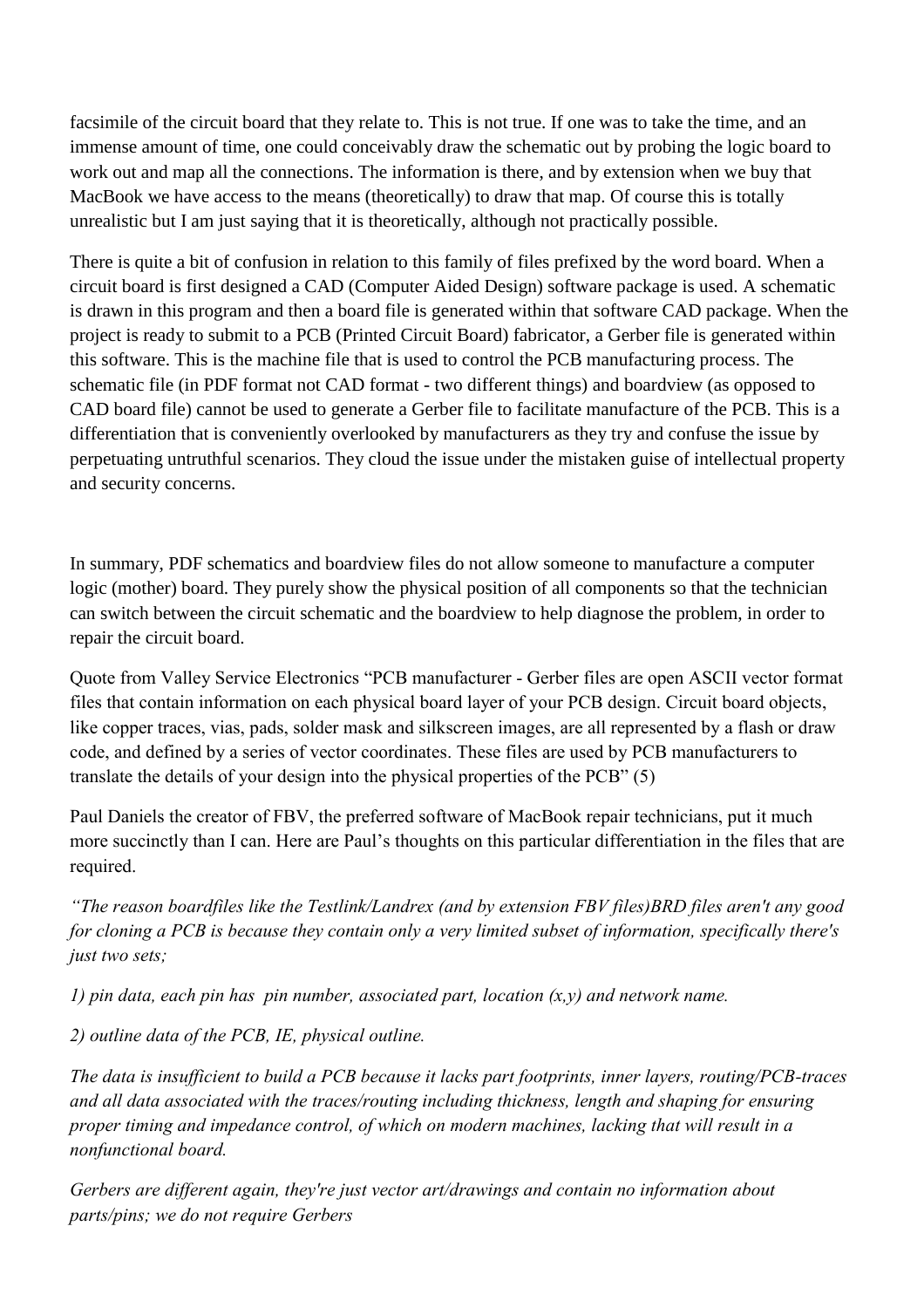*The trouble with the term "boardview" file or "design file" is that naturally the manufacturers will immediately presume "full PCB design file with all the layer data"; this is not what we require, we only need the simplified Testlink/Landrex/FBV type board files which contain the absolute minimal data used only for diagnostics.*

*Being able to make the clarification of terminology will be paramount, else the tech corporations will drive that "full design file" angle of which will result in any reasonable "judge" (as in arbitrator of any legislative change to the RTR status quo) siding with them.*

*Eagle files are of course design files; so we don't want those levels either.*

*Our brd files are a logical mapping of the schematic in to a physical plane.*

*A parallel would be asking a car maker for their CAD files vs the exploded views and bolt placements"*

The easiest and most cost effective way of obtaining replacement components is by the use of old logic boards called donor boards (6) Repair technicians us these boards as a source of generic parts, made by a variety of manufacturers and not limited in supply It can be hard to buy the vast number of different electrical values of these parts, so the use of old logic boards that are commonly called donor boards is widespread and the most cost and time effective method of electronic parts procurement for many parts on the board. These parts because of their ready availability are not a concern to us.

However some components have proprietary firmware embedded into them and the only way to procure replacement parts is by removing and reusing one from a donor board. On the whole this firmware is purely for functional, not security purposes. We would request that we have access to this non security firmware to effect repair of devices. From 2018 on Apple used a security chip called the T2 (7). I will not go into the function of this chip and associated systems but they do appear to be partially for security purposes (iCloud lock associated with find my Mac) but also have other non-security implications when it comes to the replacement of parts. Strangely enough this T2 seems to have allowed some security vulnerabilities which is interesting to say the least (8) This is called serialisation (9) and in most cases makes the substitution of a faulty part with a genuine Apple part, new or from another machine very problematic for owners and repairers. This effectively "marries" parts of the computer to one another for no good reason other than to possibly force an owner into taking their machine to Apple to have annoying pop up messages removed or in worst case scenario, limiting/stopping the correct functioning of the machine. There are as far as we know no security reasons why this should have been implemented.

Manufacturers such as Apple, specifically tell the manufacturer of some vital components (ISL9240 and CD3217) not to sell any of them to anyone outside Apple (10) (11). These are purely voltage control components with no firmware that we are aware of. This leaves two sources of supply for these two components. First being another usually damaged beyond repair donor board, which are in short supply,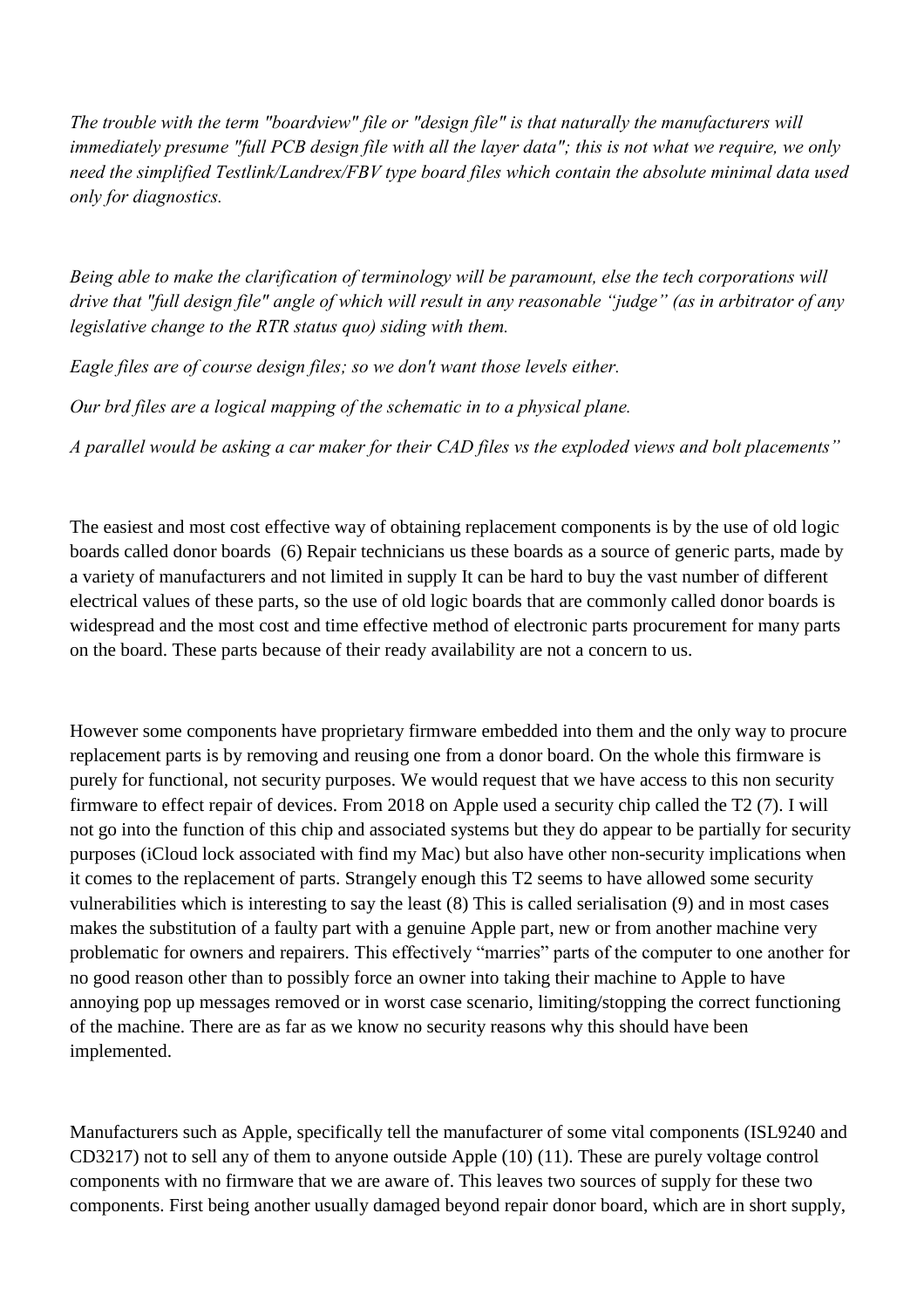seeing as these components typically did not begin to be used until around 2018 machines. In the case of one of these components, technicians are forced to buy another product that has this chip in it, disassemble the product to extract the \$5 -10 component (12) and then have no use for the battery and myriad of other components in said product. So spend up to \$189 AUD (13) to procure a \$5 - 10 chip and add considerable time to procure a common, non-security related part to affect the repair. What a waste of resources and generation of needless E-waste for no good reason.

In regard to these growing mountains of E-waste see here. Source Planet Ark - In 2007/08 an estimated 16.8 million computers and televisions reached the end of their useful life in Australia (14) This amount can be reduced by the reclamation of unserviceable devices which also allows potential employment of a technical nature for interested parties.

Thank you for taking the time to read my thoughts on this important discussion. The time is right for change - we have a Right To Repair.

## Footnotes

- (1) [https://www.earlytelevision.org/drug\\_store\\_tube\\_tester.html](https://www.earlytelevision.org/drug_store_tube_tester.html)
- (2)<https://www.ebay.com/itm/113625718473>
- (3) <https://www.nwengineeringllc.com/article/what-is-a-circuit-schematic.php>
- (4) <https://pldaniels.com/flexbv/>

(5) [https://www.vse.com/blog/2019/10/29/gerber-files-explained-understanding-their-role-in-pcb](https://www.vse.com/blog/2019/10/29/gerber-files-explained-understanding-their-role-in-pcb-manufacturing/)[manufacturing/](https://www.vse.com/blog/2019/10/29/gerber-files-explained-understanding-their-role-in-pcb-manufacturing/)

(6[\)https://www.aliexpress.com/wholesale?catId=0&initiative\\_id=SB\\_20210719175313&SearchText=m](https://www.aliexpress.com/wholesale?catId=0&initiative_id=SB_20210719175313&SearchText=macbook+logic+boards+broken) [acbook+logic+boards+broken](https://www.aliexpress.com/wholesale?catId=0&initiative_id=SB_20210719175313&SearchText=macbook+logic+boards+broken)

(7) [https://en.wikipedia.org/wiki/Apple\\_T2](https://en.wikipedia.org/wiki/Apple_T2)

(8) [https://www.forbes.com/sites/ewanspence/2020/10/06/apple-macos-t2-security-exploit-mac](https://www.forbes.com/sites/ewanspence/2020/10/06/apple-macos-t2-security-exploit-mac-macbook-air-macbook-pro/?sh=19b31163676b)[macbook-air-macbook-pro/?sh=19b31163676b](https://www.forbes.com/sites/ewanspence/2020/10/06/apple-macos-t2-security-exploit-mac-macbook-air-macbook-pro/?sh=19b31163676b)

- (9) <https://therestartproject.org/podcast/smartphone-serialisation/>
- (10)<https://www.youtube.com/watch?v=HJ2jyo7pAmE>
- (11)<https://www.youtube.com/watch?v=G0pFVNNqZwQ>
- (12)<https://www.youtube.com/watch?v=JLIWDKA-1Tw>

(13) [https://www.apple.com/au/shop/product/MU7M2ZA/A/iphone-xr-smart-battery-case](https://www.apple.com/au/shop/product/MU7M2ZA/A/iphone-xr-smart-battery-case-black?afid=p238%7CsJWJVHlpe-dc_mtid_18707vxu38484_pcrid_339469667714_pgrid_75111492424_&cid=aos-au-kwgo-pla-btb--slid---product-MU7M2)[black?afid=p238%7CsJWJVHlpe-](https://www.apple.com/au/shop/product/MU7M2ZA/A/iphone-xr-smart-battery-case-black?afid=p238%7CsJWJVHlpe-dc_mtid_18707vxu38484_pcrid_339469667714_pgrid_75111492424_&cid=aos-au-kwgo-pla-btb--slid---product-MU7M2)